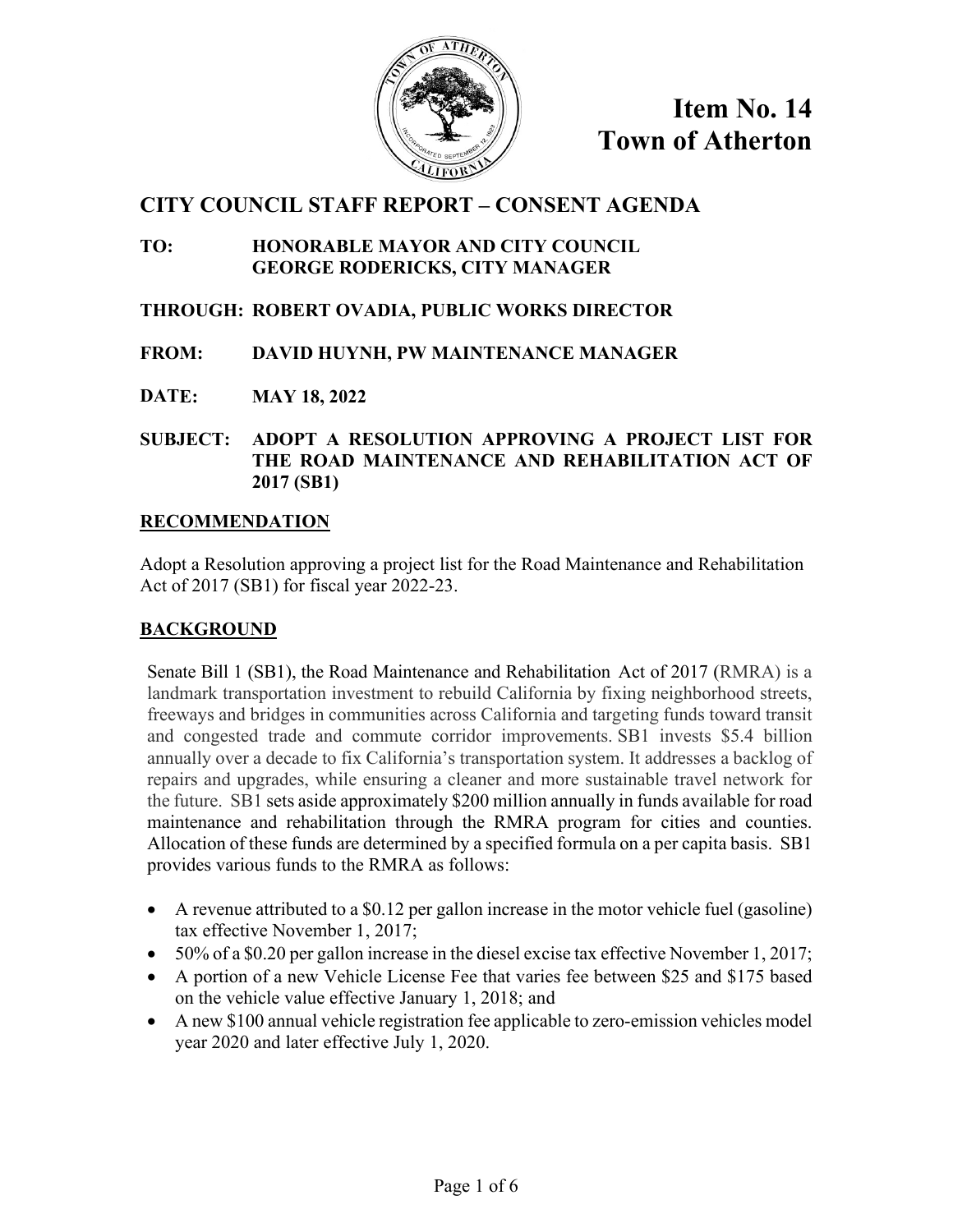The Road Repair and Accountability Act of 2017 (SB1 Beall) also adopted annual inflationary adjustments to all per-gallon motor vehicle fuel excise taxes including the rates allocated through the Highway Users Tax Account (HUTA).

The passage of the Road Maintenance and Rehabilitation Act of 2017 (SB 1) in April 2017 created new permanent funding sources for road maintenance and rehabilitation projects for cities and counties. SB 1 includes accountability and transparency provisions to ensure the residents of our Town are aware of the projects proposed for funding in our community and which projects have been completed each fiscal year.

Each year, cities and counties *must adopt via resolution* a project list comprised of projects on which they intend to expend SB 1 funds. These project lists must be submitted to the California Transportation Commission (CTC) by July 1, 2022, in order to be eligible for SB 1 distributions beginning funding for the fiscal year. The project list must include a description and the location of each proposed project, a proposed schedule for the project's completion, and the estimated useful life of the improvements.

### **ANALYSIS**

Staff utilizes its Pavement Management Program to assist in prioritizing road maintenance projects. The Town Pavement Management Program maintains a listing of the Pavement Condition Index for Town streets and provides recommendations on the type and timing of pavement rehabilitations. Staff recommends a strategy that allocates the majority of the SB1 funds to remove and replace poor pavement, place asphalt overlays and place various rehabilitation treatments on select streets.

FY 2022-2023 SB1 Funding is estimated at \$143,000 and is included in the proposed Capital Improvement Program Budget. Attachment A details the RMRA Resolution which includes the project list for fiscal year 2022-23 as follows:

Linden Avenue – Between Middlefield Road and Catalpa Drive (Overlay)

Upon adoption of the resolution approving the project list for fiscal year 2022-23, staff is required to submit the list to the CTC with the accompanying resolution for allocation of funding.

### **POLICY FOCUS**

There are no significant policy issues related to the adoption of a Resolution approving a project list for the Road Maintenance and Rehabilitation Act of 2017 (SB1).

### **FISCAL IMPACT**

There is no fiscal impact related to the adoption of a Resolution approving a project list for the Road Maintenance and Rehabilitation Act of 2017 (SB1). The Town spends, on average, \$800,000 per year on Road Maintenance Projects using funds from Measure A,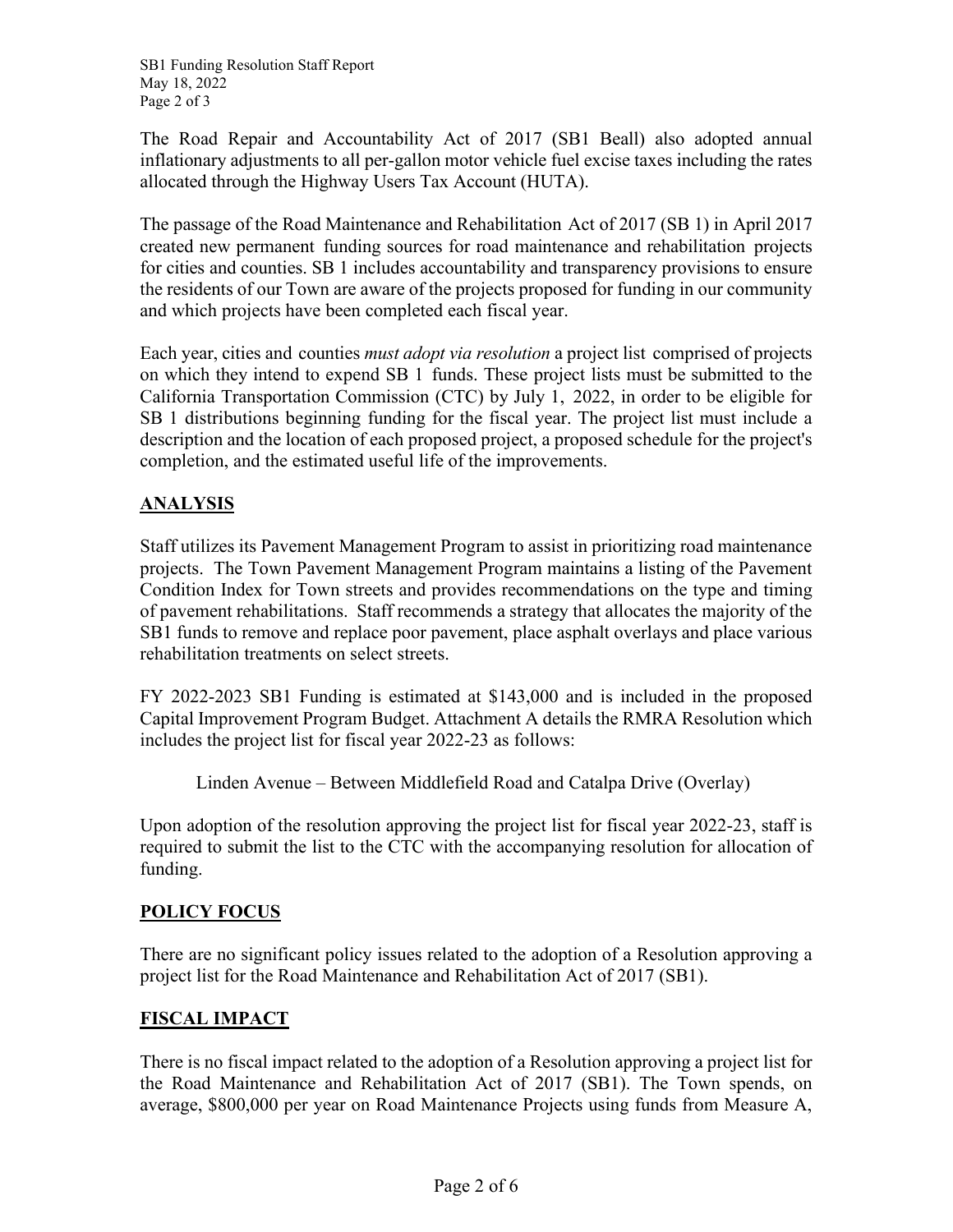SB1 Funding Resolution Staff Report May 18, 2022 Page 3 of 3

Measure M, remaining Special Parcel Tax funds and Gas Tax. SB1 is only one funding component of the Town's Road Maintenance Program.

However, the Road Repair and Accountability Act requires that local agencies maintain and report a local maintenance of effort (MOE). The MOE requirement is to ensure that the new road funds do not supplant existing levels of city general revenue spending on streets and roads. Cities must maintain general fund spending at no less than the average of 2009-10, 2010-11, and 2011-12 years. Audits are performed to ensure the requirements are met. Failure to maintain the MOE results in the withholding of SB1 contributions and/or the return of funds allocated. The Town's MOE is estimated at \$1.06 million. The proposed Capital Improvement Program budget for FY2022-2023 includes sufficient funds to meet the MOE requirement.

### **GOAL ALIGNMENT**

This Report and its contents are in alignment with the following Council Policy Goals:

- Goal  $A -$ Maintain Fiscal Responsibility
- Goal B Preserve Small Town Character and Quality of Life
- Goal F Be Forward-Thinking, Well-Managed, and Well-Planned

### **PUBLIC NOTICE**

Public notification was achieved by posting the agenda, with this agenda item being listed, at least 72 hours prior to the meeting in print and electronically. Information about the project is also disseminated via the Town's electronic News Flash and Atherton Online. There are approximately 1,200 subscribers to the Town's electronic News Flash publications. Subscribers include residents as well as stakeholders – to include, but be not limited to, media outlets, school districts, Menlo Park Fire District, service provides (water, power, and sewer), and regional elected officials.

### **ATTACHMENTS**

Attachment A: Draft RMRA Resolution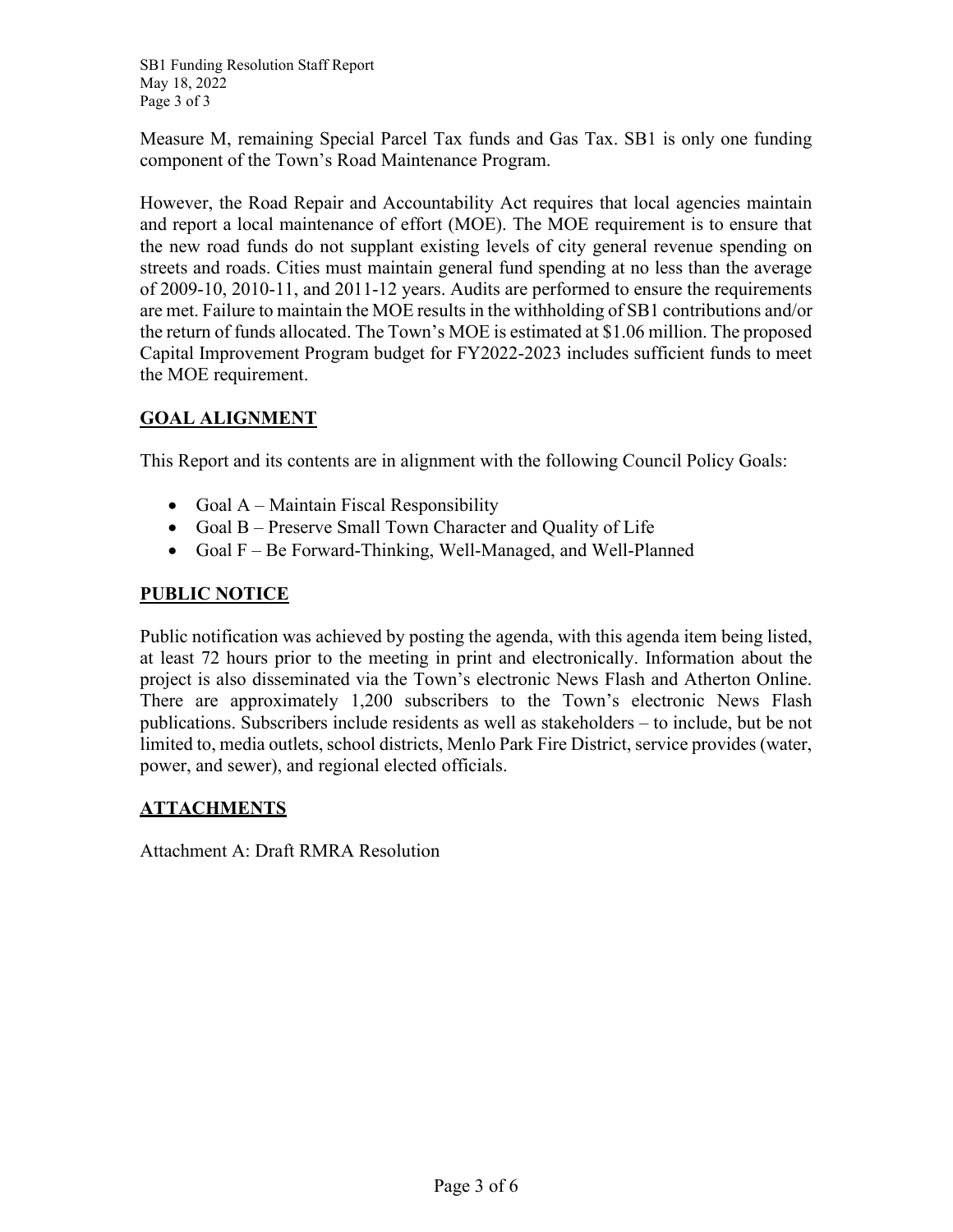## **ATTACHMENT 1**

#### **RESOLUTION NO. 22-xx**

#### **A RESOLUTION OF THE CITY COUNCIL OF THE TOWN OF ATHERTON ADOPTING THE ROAD REPAIR AND ACCOUNTABILITY ACT OF 2017 (SB1) PROJECT LIST AND AMENDING GAS TAX APPROPRIATIONS FOR FISCAL YEAR 2022-2023**

**WHEREAS**, Senate Bill 1 (SB 1), the Road Repair and Accountability Act of 2017 (Chapter 5, Statutes of 2017) was passed by the Legislature and Signed into law by the Governor in April 2017 in order to address the significant multi-modal transportation funding shortfalls statewide; and

**WHEREAS**, SB 1 includes accountability and transparency provisions that will ensure the residents of our Town are aware of the projects proposed for funding in our community and which projects have been completed each fiscal year; and

**WHEREAS**, the Town of Atherton must adopt by resolution a list of all projects proposed to receive fiscal year funding from the Road Maintenance and Rehabilitation Account (RMRA), created by SB 1, in the Town budget, which must include a description and the location of each proposed project, a proposed schedule for the project's completion, and the estimated useful life of the improvement; and

**WHEREAS**, this is the fourth year in which the Town will be receiving SB 1 funding and will enable the Town to continue essential road maintenance and rehabilitation projects; and

**WHEREAS**, the Town, will receive an estimated \$143,000 in RMRA funding in Fiscal Year 2022-23 from SB 1; and

**WHEREAS,** the adoption of the Town's RMRA project list is not a "project" as defined by Public Resources Code section 21065 because it is not an activity which may cause either a direct physical change in the environment, or a reasonably foreseeable indirect physical change in the environment, thus no environmental review is required under the California Environmental Quality Act, Public Resources Code section 21000, et seq.

**NOW, THEREFORE, BE IT RESOLVED**, that the City Council of the Town of Atherton hereby find the foregoing recitals are true and correct and hereby adopts the attached SB1 project list for Fiscal Year 2022-23, incorporated as though fully set forth herein, to be funded inpart or solely with fiscal year 2022-23 Road Maintenance and Rehabilitation Account revenues.

PASSED AND ADOPTED at a meeting of the City of Council of the Town of Atherton held on the  $18<sup>th</sup>$  day of May, 2022, by the following vote:

AYES: NAYS: ABSENT:

Rick DeGolia, MAYOR

\_\_\_\_\_\_\_\_\_\_\_\_\_\_\_\_\_\_\_\_\_\_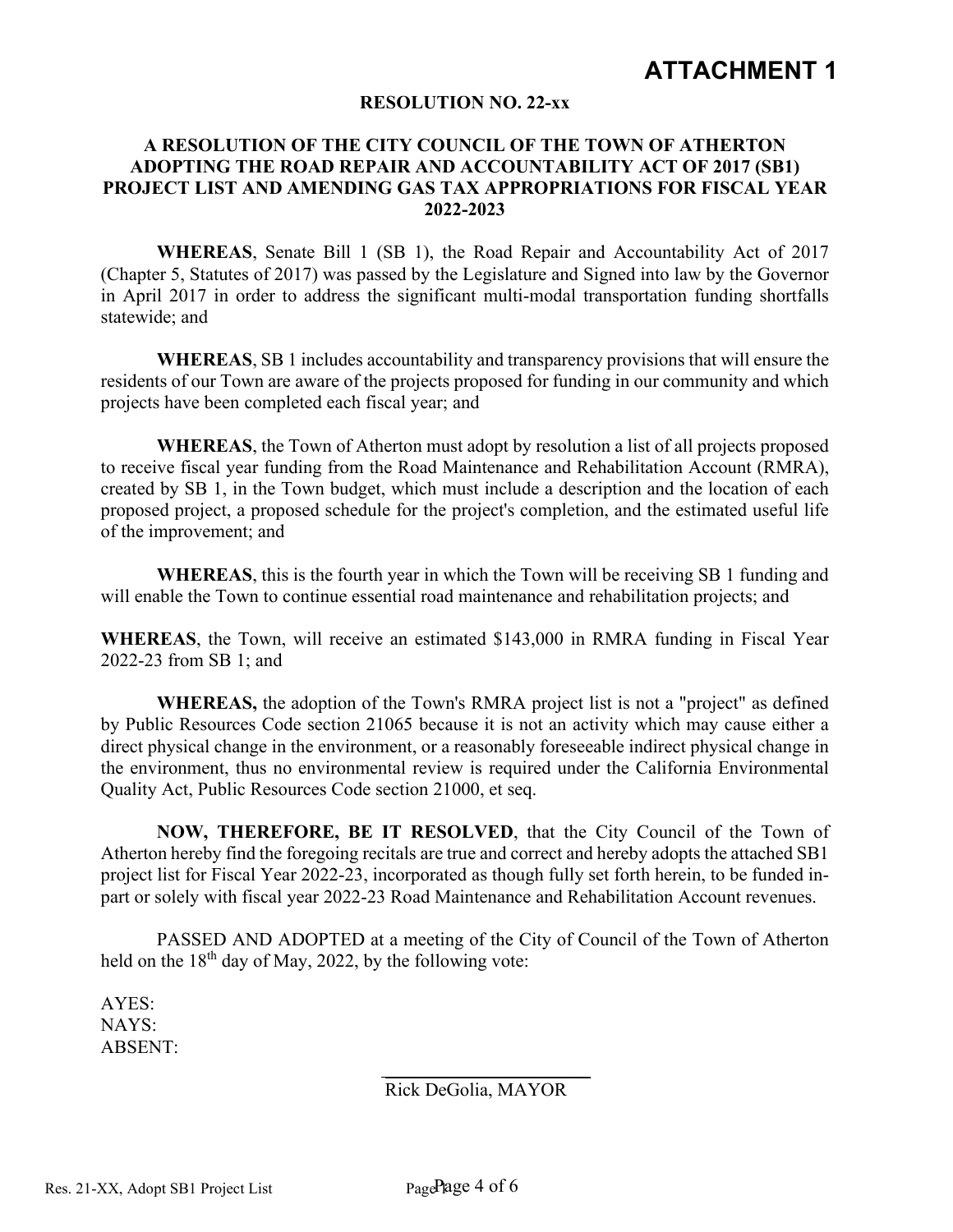# **ATTACHMENT 1**

ATTEST:

\_\_\_\_\_\_\_\_\_\_\_\_\_\_\_\_\_\_\_\_\_\_\_\_ Anthony Suber, City Clerk

APPROVED AS TO FORM:

 $\overline{\phantom{a}}$  , which is a set of the set of the set of the set of the set of the set of the set of the set of the set of the set of the set of the set of the set of the set of the set of the set of the set of the set of th Mona G. Ebrahimi, City Attorney

**Attachment: FY 2022-23 SB-1 Project List**